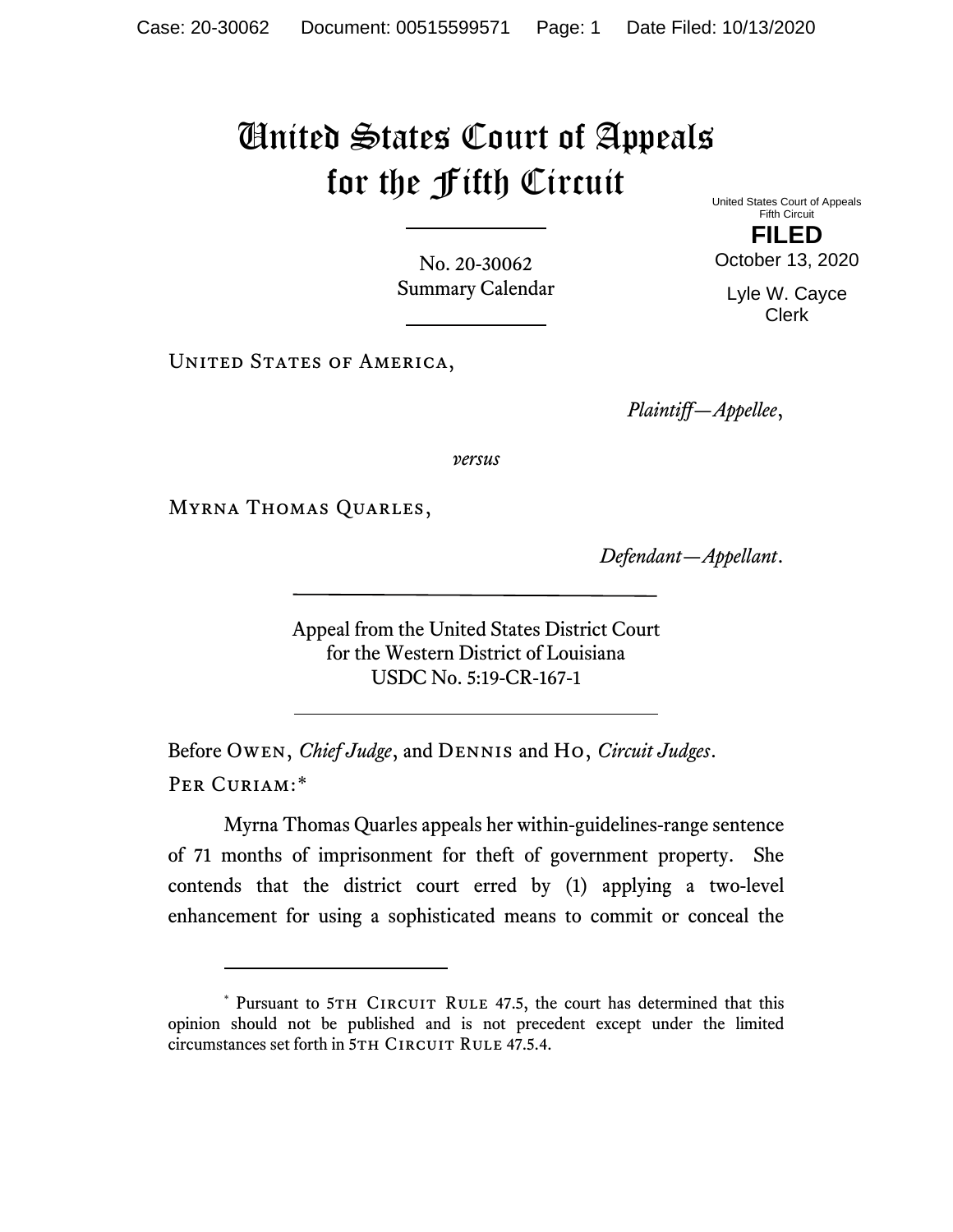## No. 20-30062

offense, (2) applying a two-level enhancement for being an organizer, leader, supervisor, or manager of the criminal activity; (3) applying a two-level enhancement for abusing a position of private trust; (4) double counting the aggravating-role and abuse-of-trust enhancements; and (5) relying on facts contained in the presentence report (PSR) that lacked sufficient indicia of reliability. We affirm.

As a threshold matter, the district court did not clearly or obviously err by relying on the facts contained in the PSR because those facts were based on the probation officer's conversations with the investigating case agent. *See United States v. Vela*, 927 F.2d 197, 201 (5th Cir. 1991); *see generally Puckett v. United States*, 556 U.S. 129, 135 (2009); *United States v. Warren*, 720 F.3d 321, 332 (5th Cir. 2013).

The district court did not clearly err in finding that Quarles's use of her personal credit union account to launder the ill-gotten proceeds of her theft scheme constituted sophisticated means. *See* U.S.S.G. § 2B1.1(b)(10)(C); *United States v. Valdez*, 726 F.3d 684, 692 (5th Cir. 2013). We have affirmed the application of  $\S$  2B1.1(b)(10)(C) in materially similar circumstances. *See United States v. Clements*, 73 F.3d 1330, 1340 (5th Cir. 1996). Quarles's argument amounts to a mere disagreement with the district court's finding.

Nor did the district court clearly err in finding that Quarles was at least a supervisor or manager of the criminal activity. *See* U.S.S.G. § 3B1.1(c); *United States v. Ochoa-Gomez*, 777 F.3d 278, 281-82 (5th Cir. 2015); *United States v. Le*, 512 F.3d 128, 134 (5th Cir. 2007). The court could infer from the available facts that Quarles—the director of Greater Horizons and board member of Webster United Federal Credit Union—devised the theft scheme, applied for Greater Horizons to take part in the program in question, and submitted the fraudulent reimbursement claims; that three Webster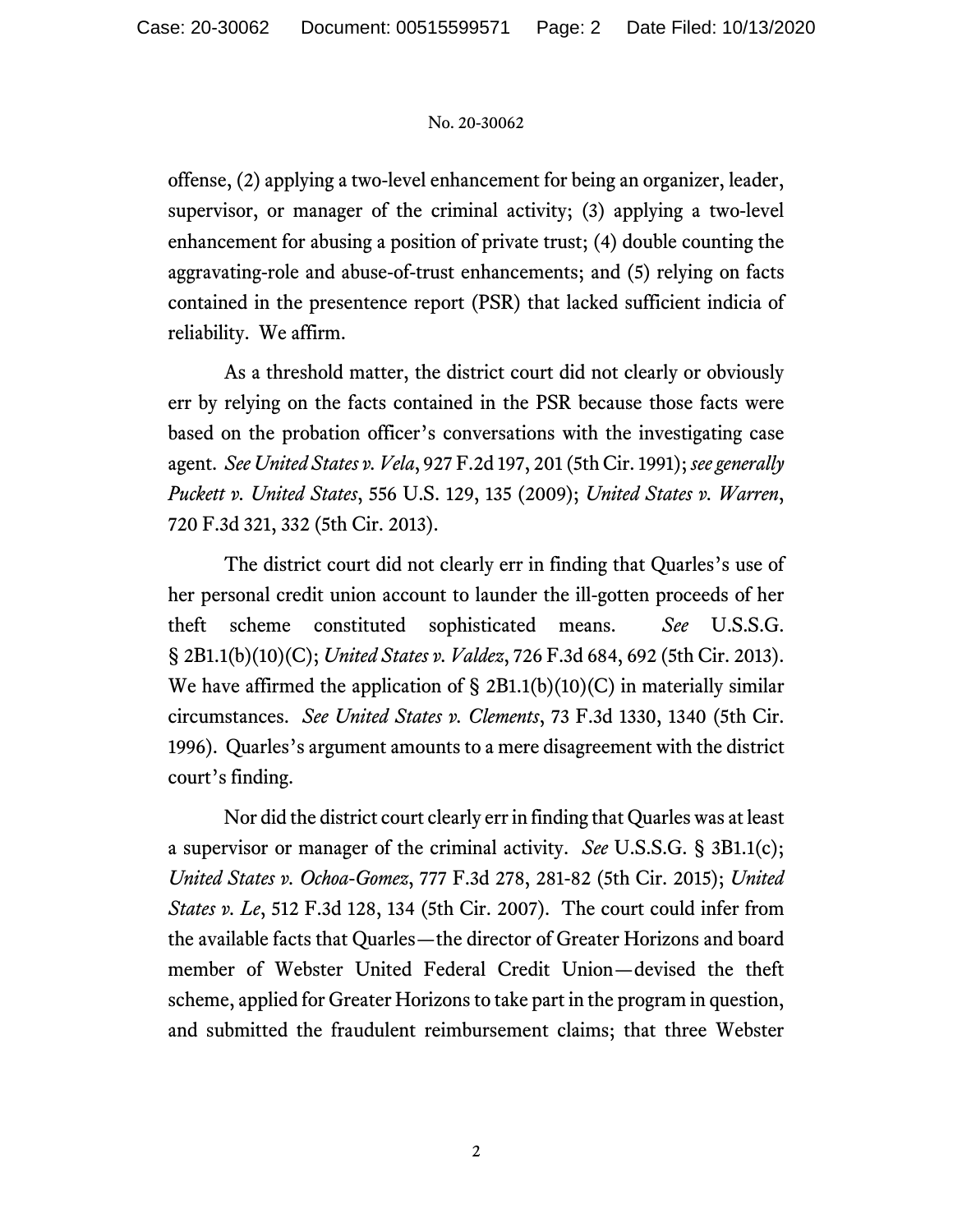## No. 20-30062

employees who helped conceal Quarles's theft by laundering the ill-gotten gains did so at Quarles's behest, in furtherance of Quarles's fraudulent scheme, and within the scope of that scheme; that the actions of the Webster employees were reasonably foreseeable in connection with the theft scheme; and that Quarles profited far more than any other participant from the scheme. *See United States v. Ismoila*, 100 F.3d 380, 394 (5th Cir. 1996); U.S.S.G.  $\S$  1B1.3(a)(1)(B). We have affirmed the application of  $\S$  3B1.1(c) in materially similar circumstances. *See United States v. St. Junius*, 739 F.3d 193, 208 (5th Cir. 2013); *United States v. Reagan*, 725 F.3d 471, 494 (5th Cir. 2013).

Quarles also fails to show clear error in the district court's finding that she abused a position of private trust in a way that significantly facilitated the commission or concealment of the offense. *See* U.S.S.G. § 3B1.3; *United States v. Miller*, 906 F.3d 373, 376-77 (5th Cir. 2018). The record permits a plausible finding that Quarles occupied a position of trust with Greater Horizons as its director and that she used that position to significantly facilitate the theft of government property by submitting fraudulent reimbursement forms. *See United States v. Coleman*, 609 F.3d 699, 708 (5th Cir. 2010). Thus, "[w]ithout [Quarles], it would have been extraordinarily difficult, if not impossible, for [Greater Horizons] to accomplish its criminal pursuits." *St. Junius*, 739 F.3d at 209.

Lastly, Quarles shows no error, plain or otherwise, in the district court's dual application of the § 3B1.1(c) and § 3B1.3 enhancements. *See Puckett*, 556 U.S. at 135; *Warren*, 720 F.3d at 332. Neither Guideline expressly prohibits double counting. *See United States v. Jimenez-Elvirez*, 862 F.3d 527, 541 (5th Cir. 2017). In fact, § 3B1.3 expressly *permits* dual application with § 3B1.1 where, as here, the § 3B1.3 adjustment "is based upon an abuse of a position of trust." § 3B1.3.